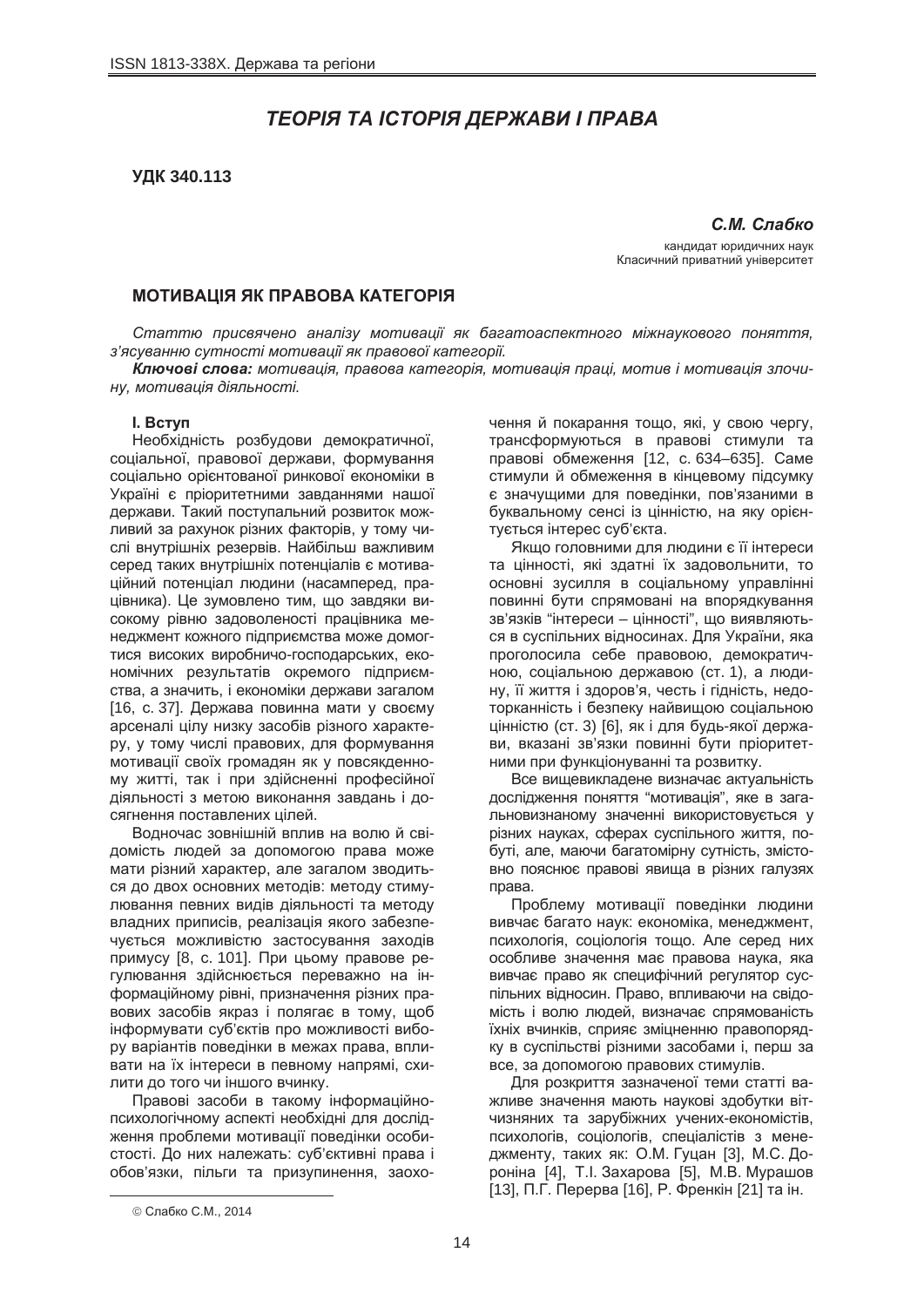Науковою основою для проведення дослідження стали праці учених-правознавців у галузі теорії держави та права, кримінального права, трудового права, адміністративного права, таких як: І.В. Бризгалов [1], Г.І. Коритцев [7], В.М. Кудрявцев [8], В.Й. Курілов [10], А.В. Малько [11], С.В. Пєтков [17], І.В. Платонов [18], А.В. Савченко [19], Г.В. Хнипін [22] та ін

Однак комплексного дослідження мотивації як правової категорії не здійснено.

# **II. Постановка завдання**

Метою статті є з'ясування сутності мотивації як правової категорії та визначення особливостей застосування мотивації в різних галузях права.

# **Ш. Результати**

Як зазначає А.С. Піголкін, терміни юридичної мови можна поділити на кілька основних груп: 1) загальновживані; 2) загальновживані, що мають у юридичній мові більш вузьке, спеціальне значення; 3) суто юридичні; 4) технічні [25, с. 70]. Загальновживані терміни вживають у повсякденній мові, тому вони знайомі та зрозумілі більшості. У юридичній мові такі терміни нерідко набувають нового, суто юридичного значення. Безпосередньо юридичних термінів у мові не так багато, частина з них запозичена з латинської та інших мов, а частина утворена з коренів російської мови. Технічні терміни – такі. що запозичені з різних галузей науки, техніки, мистецтва, а також професіоналізми [25, с. 73].

Мотивація, що становить предмет нашого дослідження, належить до загальновживаних термінів, які мають у юридичній мові більш вузьке, спеціальне значення,

Багато термінів, які взяті з побутової мови, з інших наук, набувають у нормативному акті особливого, більш точного, спеціального значення. Їх перевага порівняно із загальновживаними полягає в тому, що при максимальній стислості вони більш точно позначають необхідне поняття. Вони становлять кістяк юридичної термінології, несуть основне смислове навантаження в законодавстві. Пояснюється це, з одного боку, тим, що право регулює безліч різноманітних сфер суспільних відносин, а отже, не може обійтися без звичайної термінології; з іншого – тим, що максимальна точність викладення думки законодавця вимагає термінологічної однозначності. Частота використання загальновживаних термінів із вузьким, однозначним смислом також достатньо велика.

Важливо, шоб спеціальне значення загальновживаного терміна було очевидним. Як правило, таким термінам у законі даються визначення. Якщо його немає, зміст терміна визначають, виходячи із загального контексту. При першому використанні терміна зі спеціальним значенням для запобігання занадто широкому чи неточному тлумаченню доречно давати до нього відповідні нормативні роз'яснення.

Мотивація (з лат. movere) – спонукання до дії; динамічний процес фізіологічного та психологічного плану, що керує поведінкою людини, який визначає її організованість, активність і стійкість; здатність людини діяльно задовольняти свої потреби [2]. Автори Нової філософської енциклопедії визначають мотивацію як систему внутрішніх факторів, що орієнтують на досягнення мети поведінку людини або тварини, а також як внутрішнє спонукання до дії, що зумовлює суб'єктивно-особистісну зацікавленість індивіда в її звершенні [14].

Інші словники "наполягають" на французькому походженні слова "мотивація":

- (фр. motif) спонукальна причина, привід до будь-якої дії [20, с. 484];
- (франц. motivation обґрунтування, від motif – спонукальна причина) 1) внутрішній (психологічний) процес (механізм) виникнення спонукань, що ґрунтуються на потребах, інтересах, почуттях, емоціях тощо, і динаміка їх розвитку через потяги, бажання, прагнення діяти у наміченому напрямку; 2) результат формування мотиву та обґрунтування (аргументація) на цій основі вольового акту, його психологічної причини [24, с. 779].

Мотивація поведінки включає свідомість особи, її ставлення до себе, інших людей, суспільства загалом, існуючих у ньому моральних і правових вимог, співвіднесення з ними наявних мотивів та спонукань при виборі форм і засобів задоволення потреб.

Це поняття використовується різними науками та у різних сферах життя: управлінні, економіки, психології тощо.

В управлінні мотивація – це процес стимулювання працівників до здійснення ефективної діяльності, спрямованої на досягнення цілей підприємства. Мотивація необхідна для ефективного виконання прийнятих рішень і запланованих завдань. Мотивація – це те, що знаходиться в людини "всередині". Якщо людина мотивована, її задоволення від роботи обов'язково приведе до гарного результату [13, с. 18].

У процесі історичного розвитку мотивація як економічна категорія пройшла два етапи:

- застосування політики "батога і пряника";
- використання методів психології (згідно з доктринами Фрейда, Мейо та ін.) [3].

Мотивація базується на двох категоріях: потребах (відчутті фізіологічної або психологічної нестачі чого-небудь) і винагородах (це те, що людина вважає цінним для себе). Потреби бувають первинні (фізіологічні) і вторинні (психологічні), а винагороди – внутрішні (дає сама робота: зміст трудового процесу, самоповага тощо) і зовнішні (дає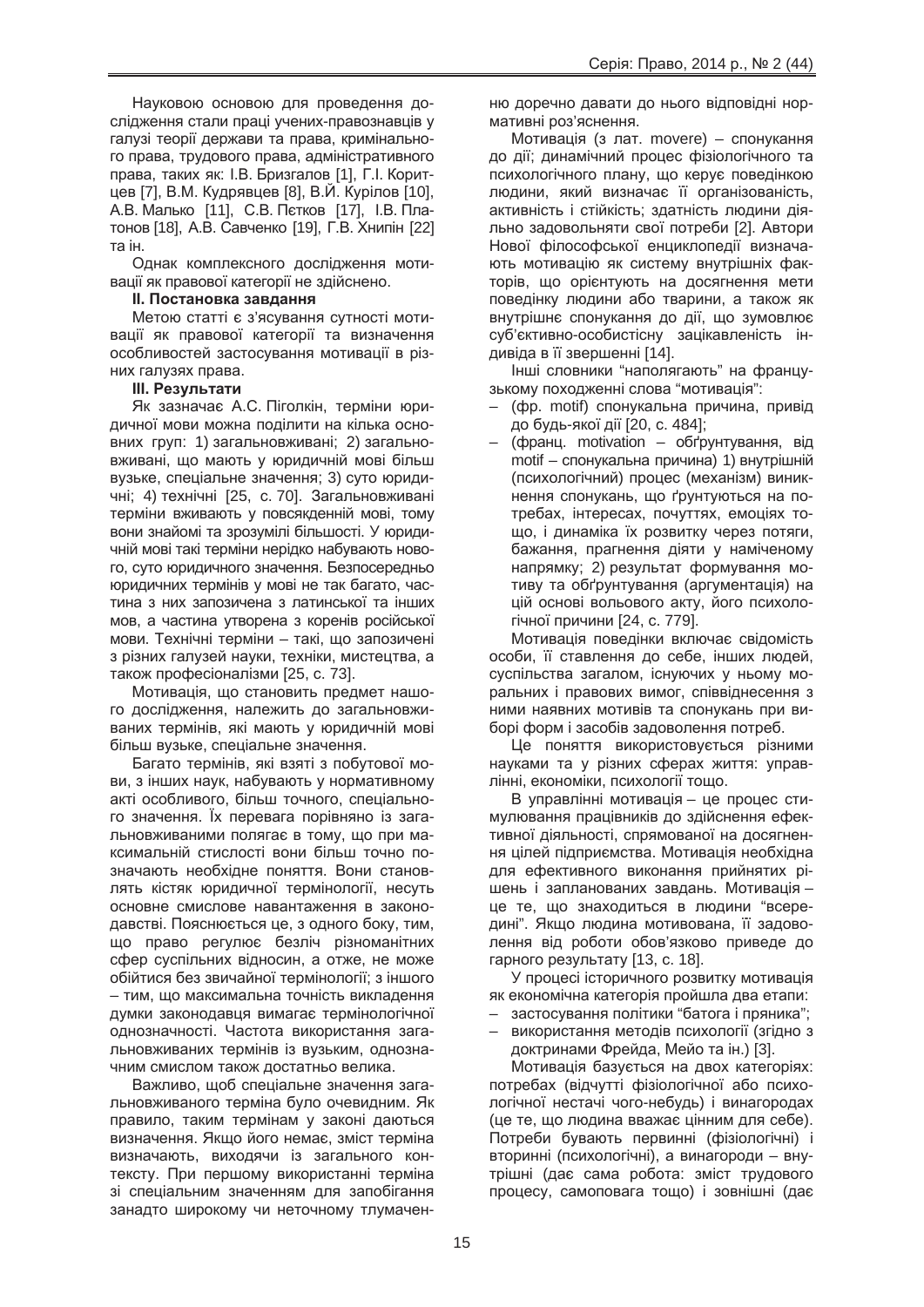організація: зарплата, кар'єра, кабінет, службове авто, додаткова відпустка тощо).

Мотиваційні теорії розвивалися протягом усієї історії економічної науки. Мабуть, важко знайти економіста, який би в своїх дослідженнях не торкався мотиваційних проблем. Суттєвий внесок у розвиток теорій мотивації зробили українські вчені. Так, Михайло Вольський (1834–1876) вважав необхідним поліпшувати фізичні, моральні та інтелектуальні умови існування людини. Він підкреслював, що політекономія є наукою про діяльність людини, спрямовану на задоволення матеріальних і духовних потреб. Григорій Цехановецький (1833–1889) виступав проти узагальнень Адама Сміта про людську поведінку. Він зробив висновок, що багато людей намагаються поліпшити своє становище не тільки завдяки власній праці, а й за рахунок інших. Михайло Туган-Барановський (1865–1919) одним із перших у світі розробив чітку класифікацію потреб [3].

Мотивація як психологічне явище трактується по-різному. В одному випадку – як сукупність факторів, що визначають поведінку. В іншому – як сукупність мотивів. У третьому – як спонукання, що викликає активність організму й визначає її спрямованість [21, с. 12].

У соціологічних дослідженнях виявлялася мотивація трудової діяльності, різних форм відхилень (злочинності, алкоголізму, наркоманії), політичної поведінки та інших видів соціальної діяльності [14].

Як було зазначено, багато термінів, узятих з побутової мови, з інших наук, перебувають у праві, у нормативному акті особливого, спеціального значення. Їх перевага порівняно із загальновживаними полягає в тому, що при максимальній стислості вони більш точно позначають необхідне поняття.

Розглядаючи правову сторону поняття "мотивація", можна припустити, що його вживання може залежати від внутрішнього змісту самої норми, практики використання термінів у різних галузях права, законодавчих і правозастосовних актах різної юридичної сили. Фактором, що впливає на вживання та розуміння терміна, є саме галузь права, в законодавчих актах якої термін і використовується.

Так, виходячи із загальновизначених положень щодо мотивації [24, с. 779], до мотиваційної структури злочину органічно включається усвідомлення суспільної небезпеки скоєного чи можливість і обов'язок усвідомлення такої небезпеки. В одних випадках суспільно небезпечні наслідки виступають як мета дій чи утримання від них (бездіяльність), зумовлені певними мотивами, і тоді йдеться про умисел (прямий – коли дії бажані, побічний – коли дії допускаються); в інших – це вторинний (опосередкований) результат виявленої необережності (злочинна самовпевненість чи недбалість). Тут мотив і мета не збігаються з наслідками, які фактично настали, і не стосуються їх, характеризуючи самі дії.

Винуватість і мотивування дій (бездіяльності), доповнюючи один одного, розкривають зміст суб'єктивної сторони складу злочину, що потребує правової оцінки. Сукупність суб'єктивних та об'єктивних ознак дає змогу визначити ступінь і характер відповідальності за зазіхання на інтереси, що охороняються правом.

Деякі злочини скоюються в стані сильного душевного хвилювання (фізіологічного афекту), що виникає внаслідок заподіяного насильства чи тяжких образ з боку потерпілого (ст. 116 Кримінального кодексу України [9]). Для них характерна імпульсивність, зумовлена миттєвими, що швидко наростають, станами люті, гніву, ревношів тошо, і похідні від них емоції та спонукання до їх задоволення в цей момент – негайно. Це супроводжується неповнотою усвідомлення суспільної небезпеки скоюваних дій та їх наслідків, порушеннями контролю за вибором варіанта поведінки в ситуації, що склалася, і розглядається як обставина, що пом'якшує вину (п. 7 ст. 66 Кримінального кодексу України). При встановленні судово-психіатричною експертизою патологічного афекту з неконтрольованості свідомості та волі особа визнається неосудною.

Безпосередня мотивація не розкриває дійсних причин скоєного злочину, бо вони завжди полягають у складній взаємодії особистості й середовища та є результатом такої взаємодії [24, с. 779].

Для досягнення ефективності трудової діяльності працівників необхідно враховувати такі показники:

- цінності та стимули до конкретного виду діяльності й трудової активності працівників;
- ставлення працівників до виробничого процесу, наявність мотивації їх до праці:
- рівень особистої культури працівників;

освітній рівень працівників [13, с. 17]. Ці чинники, на нашу думку, також визначають наявність нормативно-правових засобів стимулювання праці, що, у свою чергу, забезпечує результативний правовий вплив на трудові відносини між працівником та роботодавцем.

Під час виконання трудової функції на особистість впливає внутрішній та зовнішній фактор у вигляді правового стимулу через такі механізми, як цілі, прагнення, інтереси, мотиви. Тому процес правового стимулювання включає в себе не тільки створення зовнішньої сприятливої ситуації, а й необхідну відповідність її внутрішній структурі особистості [11, с. 33].

Стимулювання праці – це, перш за все, зовнішнє спонукання, елемент трудової си-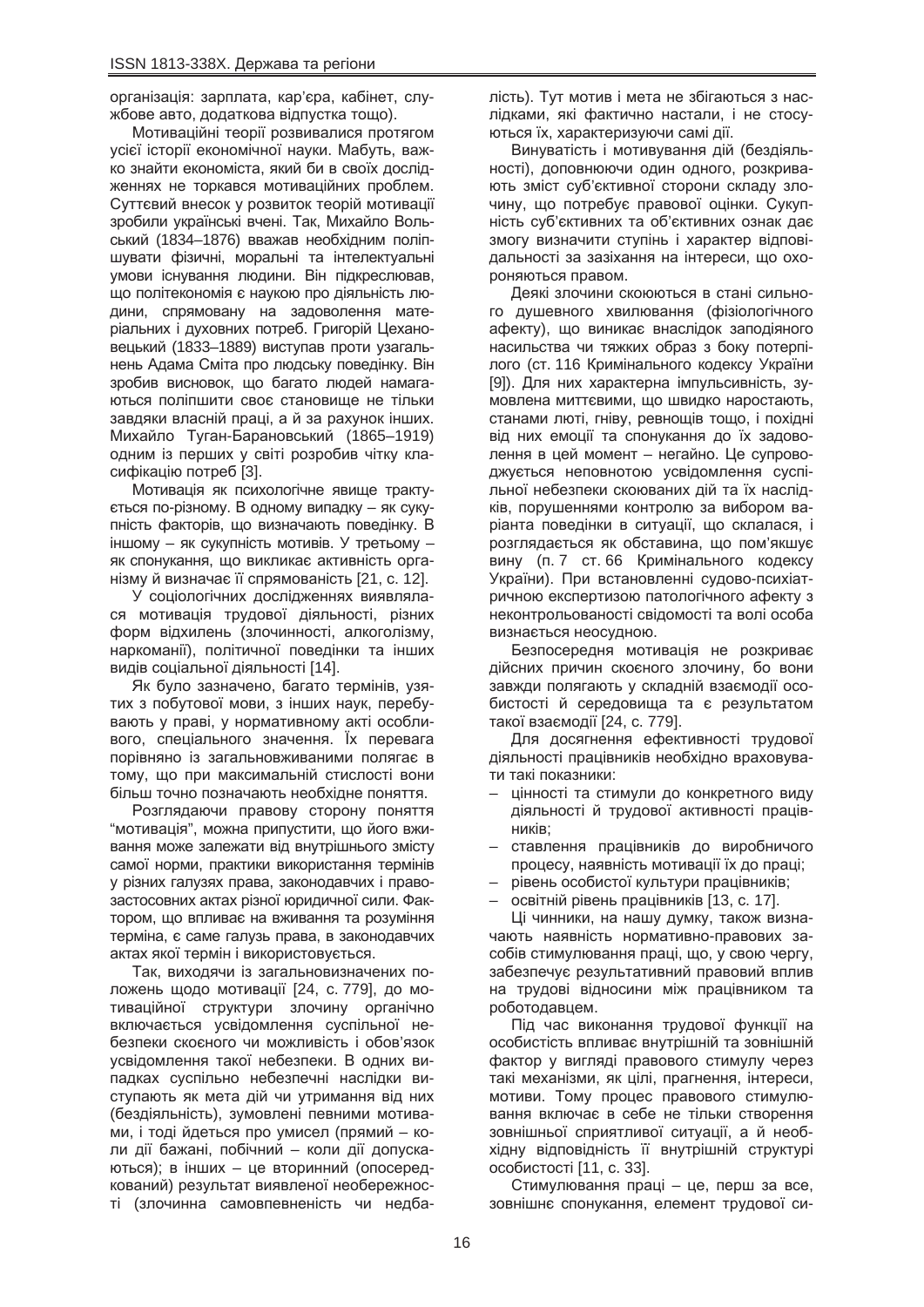туації, що впливає на поведінку людини у сфері праці, матеріальна оболонка мотивації персоналу. Одночасно воно несе в собі і нематеріальне навантаження, що дає змогу працівнику реалізувати себе як особистість і як працівника одночасно [13, с. 17].

Призначення правових стимулів полягає не стільки в тому, щоб запобігти можливості здійснення правопорушень (злочинів і проступків), скільки в тому, щоб викликати мотивацію, спрямовану на ефективну правову поведінку, на високий результат дій.

В адміністративному праві аспектами для дослідження є в основному мотивація діяльності певних категорій органів державної влади й управління. Наприклад, мотивація діяльності спеціальних категорій державних службовців – це: 1) сучасна комплексна система мотивації діяльності спеціальних категорій державних службовців, що базується на психологічних та педагогічних технологіях, які мають якості, необхідні для найбільш оптимального й досконалого здійснення організаційної діяльності даних органів; 2) ефективне функціонування організаційноправової системи, забезпечення мотивації діяльності спеціальної категорії державних службовців, що ґрунтується на концепції постійного вдосконалення якості виконання функціональних обов'язків та зростання рівня задоволення соціальних потреб спеціальних категорій державних службовців; 3) оптимальна діяльність спеціальних категорій державних службовців, основою якої є стратегія ефективності, спрямована на підвишення якості обслуговування населення, що базується на передових методах наукового управління, досягненнях в інших галузях науки й правових нормах українського законодавства [15, с. 14].

Теоретичному осмисленню підлягає питання: яким чином визначити "мотивацію"? Як поняття, термін, категорію? Виходячи з положень юридичної деонтології, маємо такі визначення наукових юридичних конструкцій:

1. Поняття – це юридичне знання, яке відтворює суттєві якості, зв'язки та відносини будь-якого державно-правового явища.

2. Термін – це слово чи група слів (словосполучення), які точно визначають певне юридичне поняття.

3. Дефініція – коротке визначення державно-правового поняття, яке виражає суттєві ознаки юридичного явища.

4. Категорія – загальне поняття, що виражає знання про закономірні зв'язки явищ і предметів об'єктивного світу, їх найхарактерніші ознаки [1, с. 13–14].

Отже, кожному терміну має передувати поняття, що являє собою думку, яка фіксує ознаки відображуваних у ній предметів та явищ і дає змогу відрізняти ці предмети та явища від суміжних із ними. Поняття безпосередньо закріплюються й виражаються в мовній формі: у вигляді окремих слів або словосполучень.

Для загальновживаних термінів і для термінів, запозичених з інших наук, притаманні полісемія, синонімія й омонімія, але введені в юридичну мову вони набувають вузького значення, тлумачення якого дається, як правило, законодавцем.

У певному розумінні правові категорії можна подати як граничне правове поняття. Водночас від правових понять категорії права істотно відрізняються. Правові категорії виконують роль своєрідних системоутворювальних логічних вузлів, за допомогою яких наукове пізнання проникає в суть і зміст державно-правових явищ. Вони відрізняються своєю фундаментальністю, являючи собою логічну основу, навколо якої вибудовується система понять, утворюючи "гніздо", "сім'ю" правових понять, їх логічний ряд ("право", "держава", "дія права", "правова система", "правове середовище", "правова культура" тощо) [23, с. 386].

На нашу думку, саме до таких "граничних правових понять", "системоутворювальних логічних вузлів" можна віднести й мотивацію як правове поняття. Виходячи з проведеного дослідження, навколо мотивації вибудовується система понять: у кримінальному праві – мотив, емоції, спонукання, у трудовому праві – стимули, інтереси, цілі, прагнення, мотиви, спонукання; в адміністративному праві – інтереси, цінності, якість послуг.

# **IV. Висновки**

Мотивація як багатоаспектне міжна кове поняття розглядається в праві як загальновживаний термін, що має в юридичній мові більш вузьке, спеціальне значення та використовується в різних галузях права. Його можна розглядати як правову категорію, тобто "граничне правове поняття", навколо якого вибудовується система інших понять. У нормативно-правовому акті кримінального, трудового, адміністративного та інших галузей законодавства, що регулює правові відносини, де використовується категорія "мотивація", для запобігання занадто широкому чи неточному тлумаченню доречно давати до нього відповідні дефініції та нормативні роз'яснення.

## Список використаної літератури

- 1. Бризгалов І.В. Юридична деонтологія: короткий курс лекцій / І.В. Бризгалов. –  $K.$ : MAYT. 2000. – 48 c.
- 2. Вікіпедія. Вільна енциклопедія [Електро-ННИЙ ресурс]. – Режим доступу: http://uk.wikipedia.org/wiki.
- 3. Гуцан О.М. Мотивація як економічна категорія [Електронний ресурс] / О.М. Гуцан. – Режим доступу: http://www.kpi. kharkov.ua/archive/MicroCAD/2008/.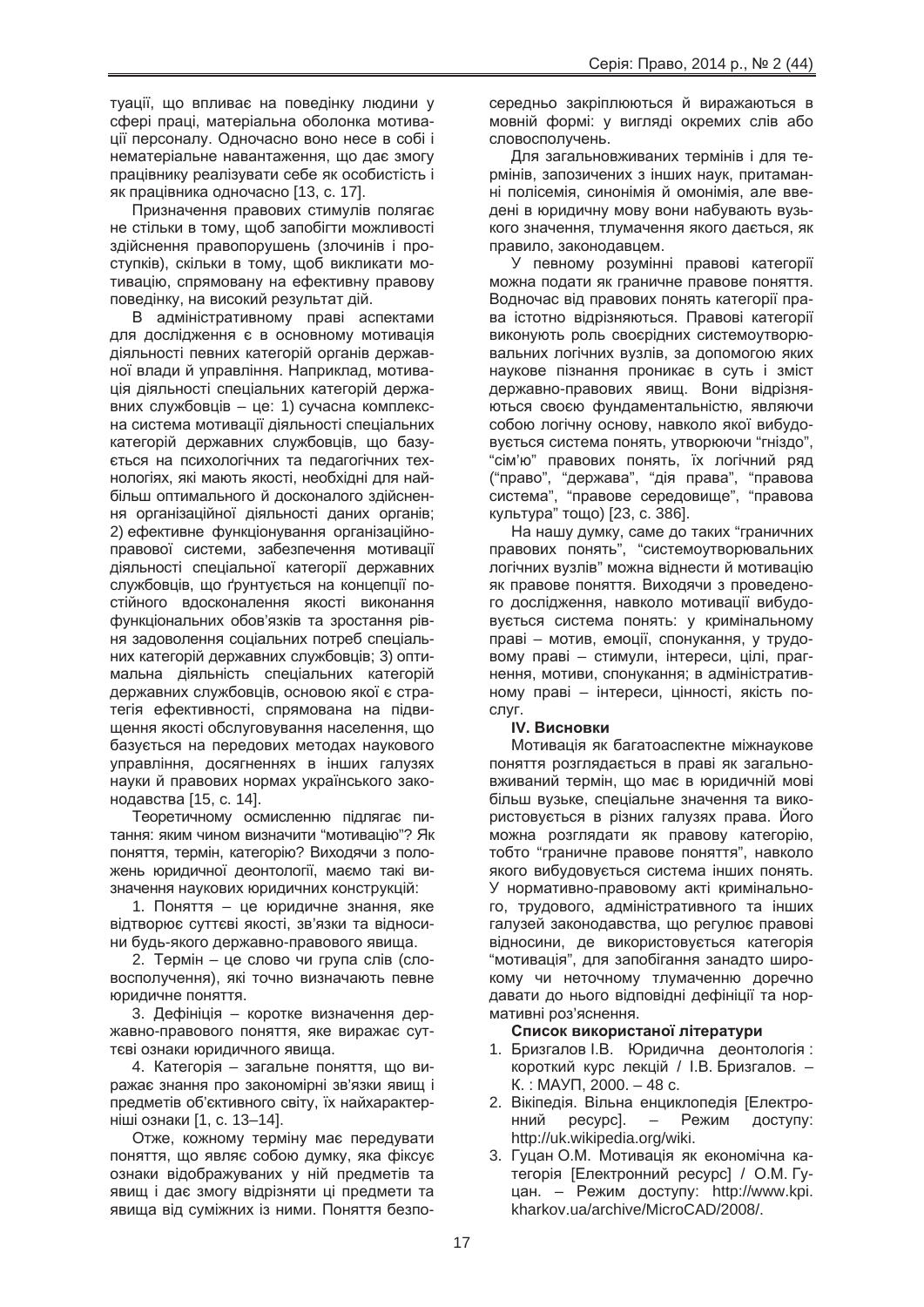- 4. Дороніна М. Мотивація персоналу: необхідність та способи здійснення / М. Дороніна // Формування ринкових відно- $CHH. - 2009. - Ne 5. - C. 17-22.$
- 5. Захарова Т.И. Мотивация трудовой деятельности : учеб.-метод. комплекс / Т.И. Захарова, С.В. Гаврилова. – М.: Изд. центр  $EAOM, 2008. - 216$  c.
- 6. Конституція України від 28 червня 1996 р. // Відомості Верховної Ради України. – 1996. –  $N<sup>°</sup>30. - CT. 141.$
- 7. Коритцев Г.І. Принципи заохочення сумлінної праці / Г.І. Коритцев // Форум Права. – 2012. – № 2. – С. 358–362.
- 8. Криминальная мотивация / Ю.М. Антонян, В.В. Гульдан, В.Н. Кудрявцев, В.В. Лунеев и др.; отв. ред.: В.Н. Кудрявцев. -М. : Наука, 1986. – 304 с.
- 9. Кримінальний кодекс України від 5 квітня 2001 р. № 2341-III // Відомості Верховної Ради України. - 2001. - № 25-26. -Ст. 131.
- 10. Курилов В.Й. Личность. Труд. Право / В.Й. Курилов. – М.: Юрид. лит, 1989 – 335 c.
- 11. Малько А.В. Стимулы и ограничения в праве. Теоретико-информационный аспект / А.В. Малько. – Саратов: Изд-во Саратовского ун-та, 1994. – 184 с.
- 12. Матузов Н.И. Теория государства и права: курс лекций / Н.И. Матузов, А.В. Малько. – М. : Юристъ, 1997. – 672 с.
- 13. Мурашов М. Нематериальная мотивация персонала. Как заставить сотрудников поверить в себя? / М. Мурашов // Кадровый менеджмент. – 2005. – № 2. – С. 17–19.
- 14. Новая философская энциклопедия: в 4 т. / под ред. В.С. Стёпина. – М. : Мысль. 2001.
- 15. Одегова С.М. Адміністративно-правові основи мотивації діяльності спеціальних категорій державних службовців; автореф. дис. ... канд. юрид. наук: 12.00.07 / С.М. Одегова. – Запоріжжя, 2009. – 20 с.
- 16. Перерва П.Г. Оценка эластичности мотивационных мероприятий на промышленном предприятии / П.Г. Перерва, О.М. Гуцан // Економіка: реалії часу. - $2013. - Ne4(9) - C. 37-48.$
- 17. Петков С.В. Ефективний менеджмент в органах внутрішніх справ: монографія / С.В. Петков. – Сімферополь: Таврія,  $2004. - 564$  c.
- 18. Платонов І.В. Особливості мотиваційної готовності майбутніх офіцерів до правоохоронної діяльності / І.В. Платонов // Філософія, соціологія, психологія: зб. наук. праць / І.В. Платонов. – Івано-Франківськ: Плай, 2001. – Вип. 6. – Ч. 1.  $- C. 122 - 127.$
- 19. Савченко А.В. Мотив і мотивація злочину / А.В. Савченко. – К. : Атіка, 2002 – 143 с.
- 20. Словарь иностранных слов / под ред. И.В. Лёхина и проф. Ф.Н. Петрова. – М.: Гос. изд-во иностран. и нац. словарей,  $1954. - 856$  c.
- 21. Фрэнкин Р. Мотивация поведения: биологические, когнитивные и социальные аспекты / Р. Фрэнкин. – СПб.: Питер.  $2003. - 651$  c.
- 22. Хныпин Г.В. Правовые стимулы повышения трудовой активности рабочих и служащих / Г.В. Хныпин // Проблемы совершенствования законодательства. – М.,  $1983. - 154$  c.
- 23. Элементарные начала общей теории права: учеб. пособ. для вузов / под общей ред. д-ра юрид. наук, проф. В.И. Червонюка. – М.: КолосС, 2003. – 544 с.
- 24. Юридична енциклопедія: в 6 т. / редкол.: Ю.С. Шемшученко (відп. ред.) та ін. – К.: Укр. енцикл., 1998–2004. –  $\overline{T}$ . 3 : К–М. – 792 c.
- 25. Язык закона / под ред. А.С. Пиголкина. М. : Юрид. лит-ра. 1990. – 200 с.

 $C$ таття надійшла до редакції 15.05.2014

## Слабко С.Н. Мотивация как правовая категория

Статья посвящена анализу мотивации как многоаспектного межнаучного понятия, выя $c$ *Hению сушности мотивации как правовой категории.* 

Kлючевые слова: мотивация, правовая категория, мотивация труда, мотив и мотива*ɰɢɹ ɩɪɟɫɬɭɩɥɟɧɢɹ, ɦɨɬɢɜɚɰɢɹ ɞɟɹɬɟɥɶɧɨɫɬɢ.*

## **Slabko S. Motivation as interdisciplinary legal category**

*The problem of motivation of human behavior is studied in many sciences: economics, management, psychology, sociology and so on. But among them, of particular importance is the legal science, which is also studies law as a specific regulator of social relations. Right, affecting the mind and will of the people determines the orientation of their actions, strengthens the rule of law in society by various means, and, above all, through legal incentives. Motivation that is the subject of this study, refers to the commonly used terms in legal language are more narrow, specific sense. It is important that a special meaning was evident commonly used terms. Typically, such terms are defined in the law.*

*In considering the legal aspects of the concept of motivation aside, we can assume that the use of the term may depend on the content of the internal rules, the practice of using terms in different areas of law enforcement and legislative acts of varying validity. In the motivational structure organically included offense of public awareness of the dangers of the offense or the ability and obligation to the*